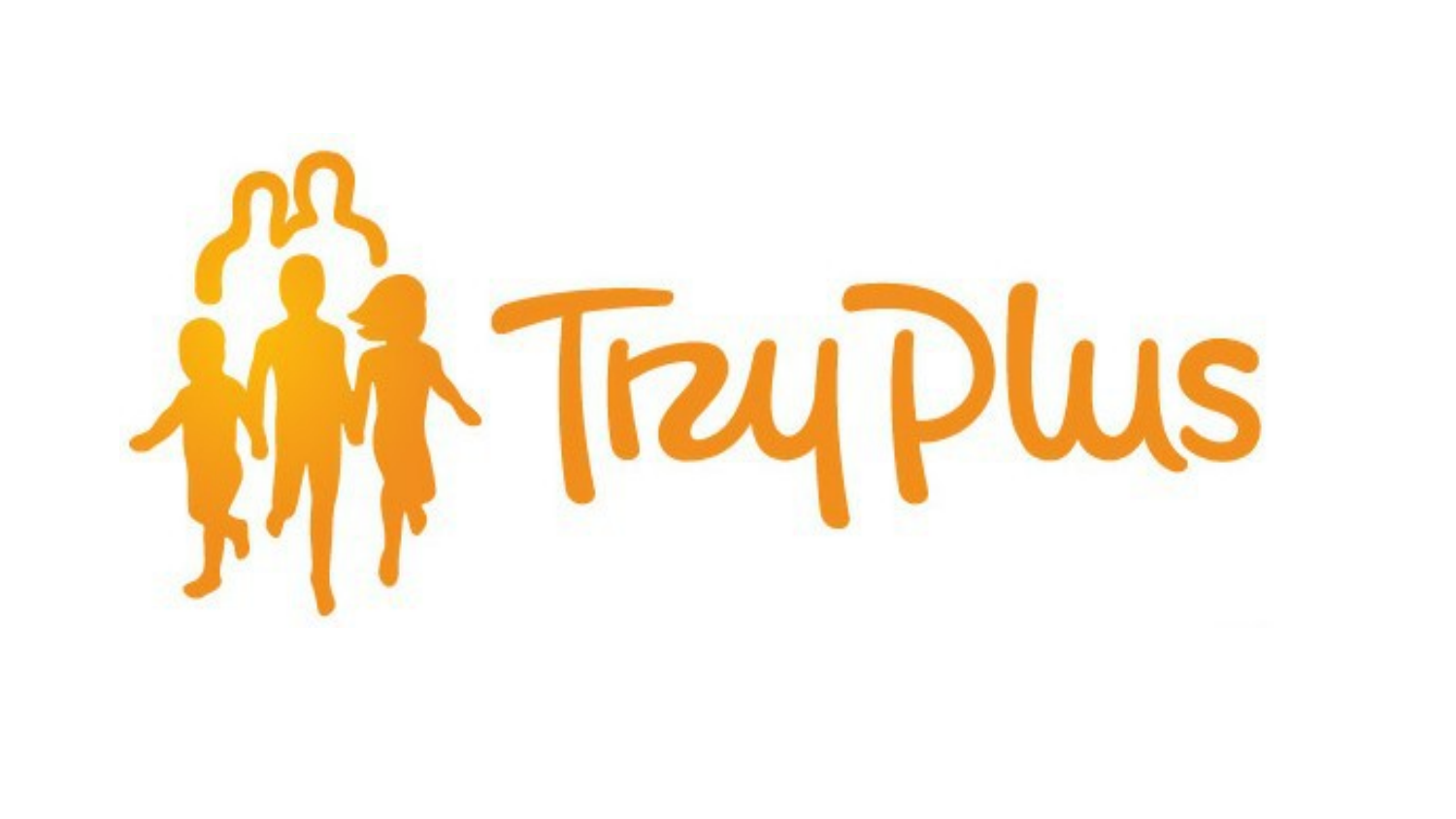## WE BUILD IDENTITY OF LARGE FAMILIES ASSOTIATION "THREE PLUS"

AS:

- § EKSPERT ORGANIZATION
- § SOCIETY OF FAMILIES
- The mission of our assotiation is not only better quality

of life of families, but also changing image of family and creating the culture of good, stable and lasting relations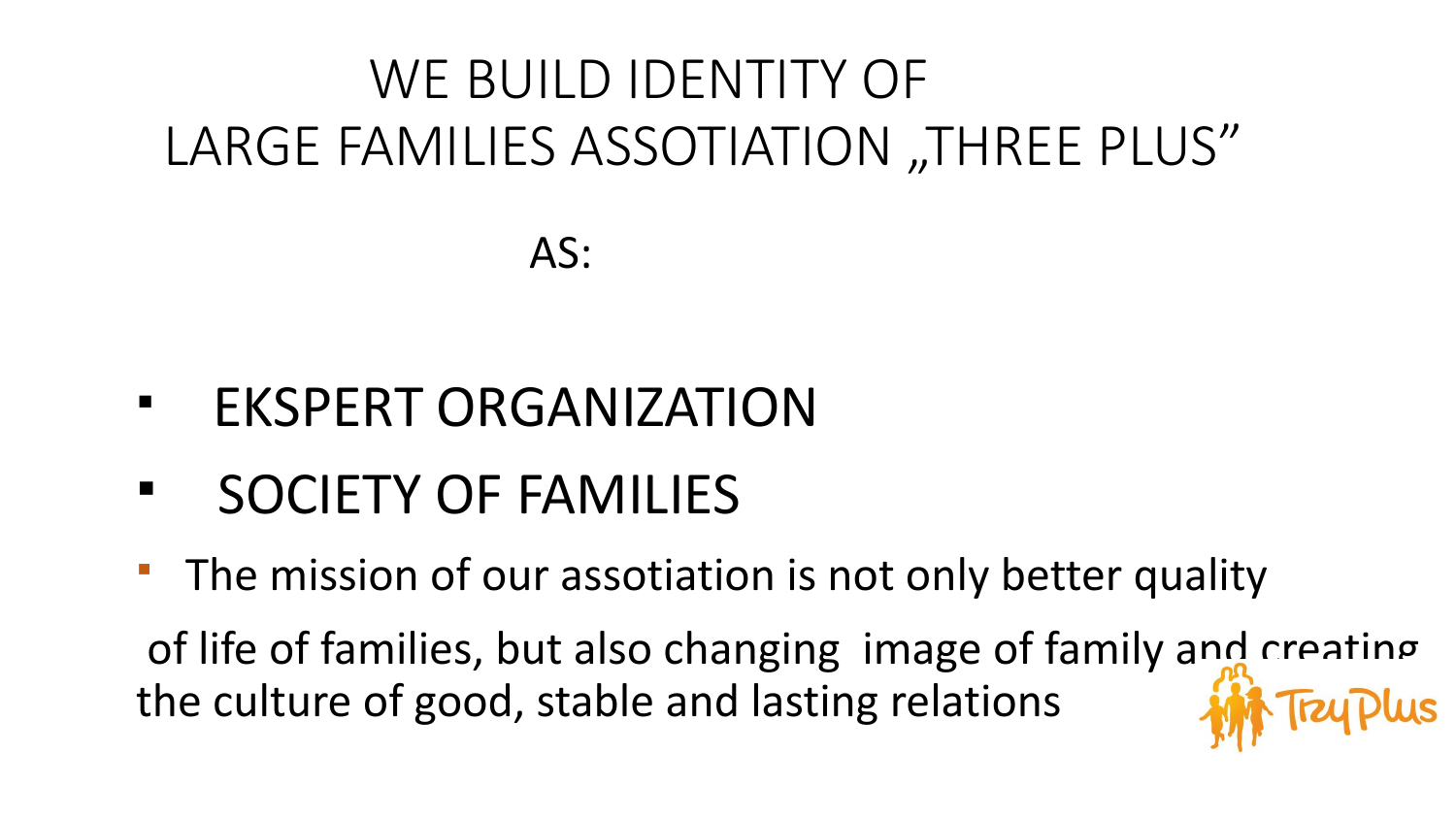### $ZDR3+=A STRONG MARK$

The Large Families Association "3Plus" is a wellknown, well-received, influential NGO, inspiring the development of family policy, initiating changes and giving them direction. It's an expert and lobbying organization, with an important meaning for Poland.

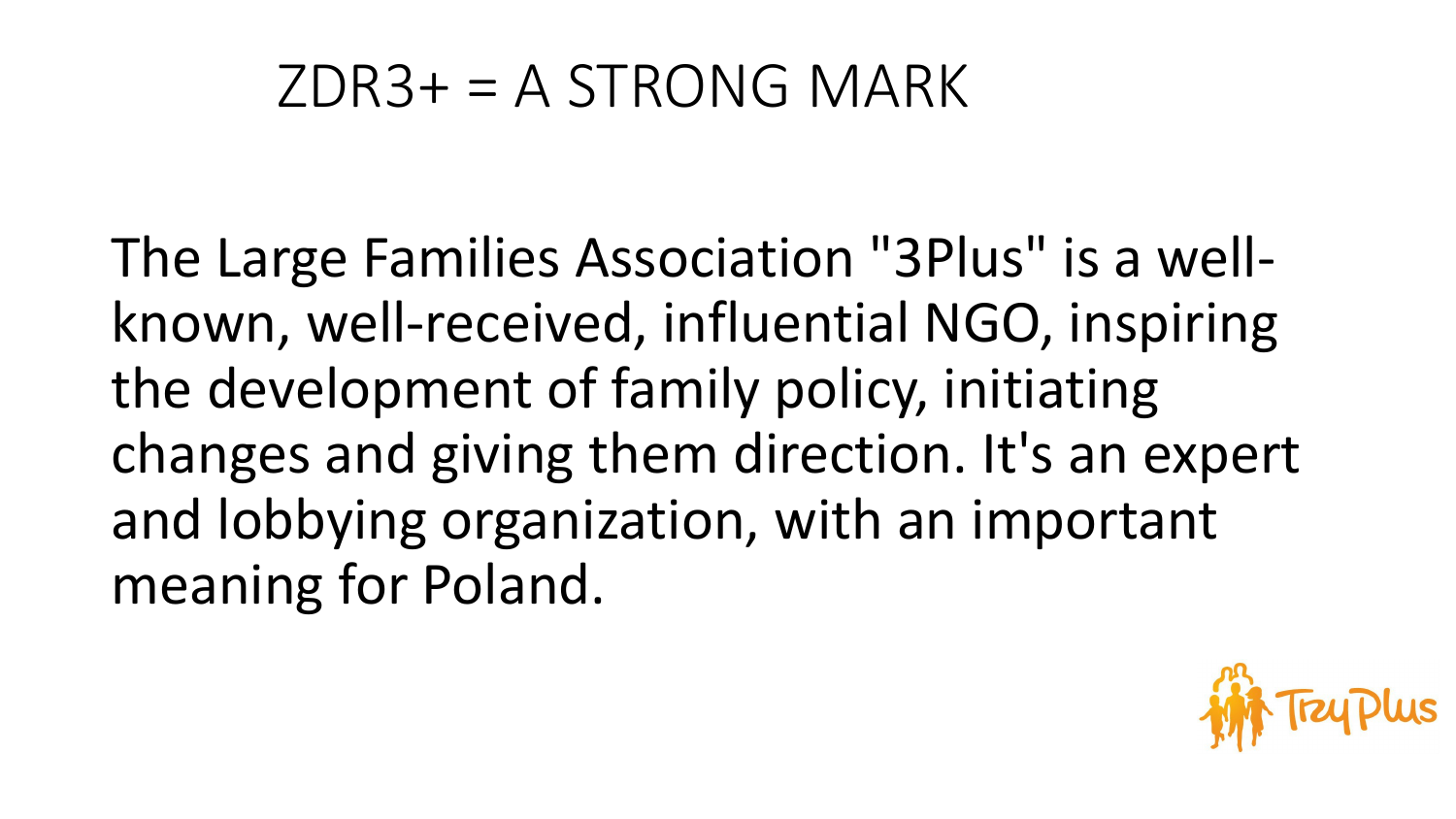© Paweł Kula / Związek Dużych Rodzin "Trzy Plus"

ZWIĄZEK DUŻYCH RO

ODDZ<br>WIELKOPOL:<br>WWW.3PLUS

GNIEZNO

**GNIEZMO** 

f/Pie

PIERW A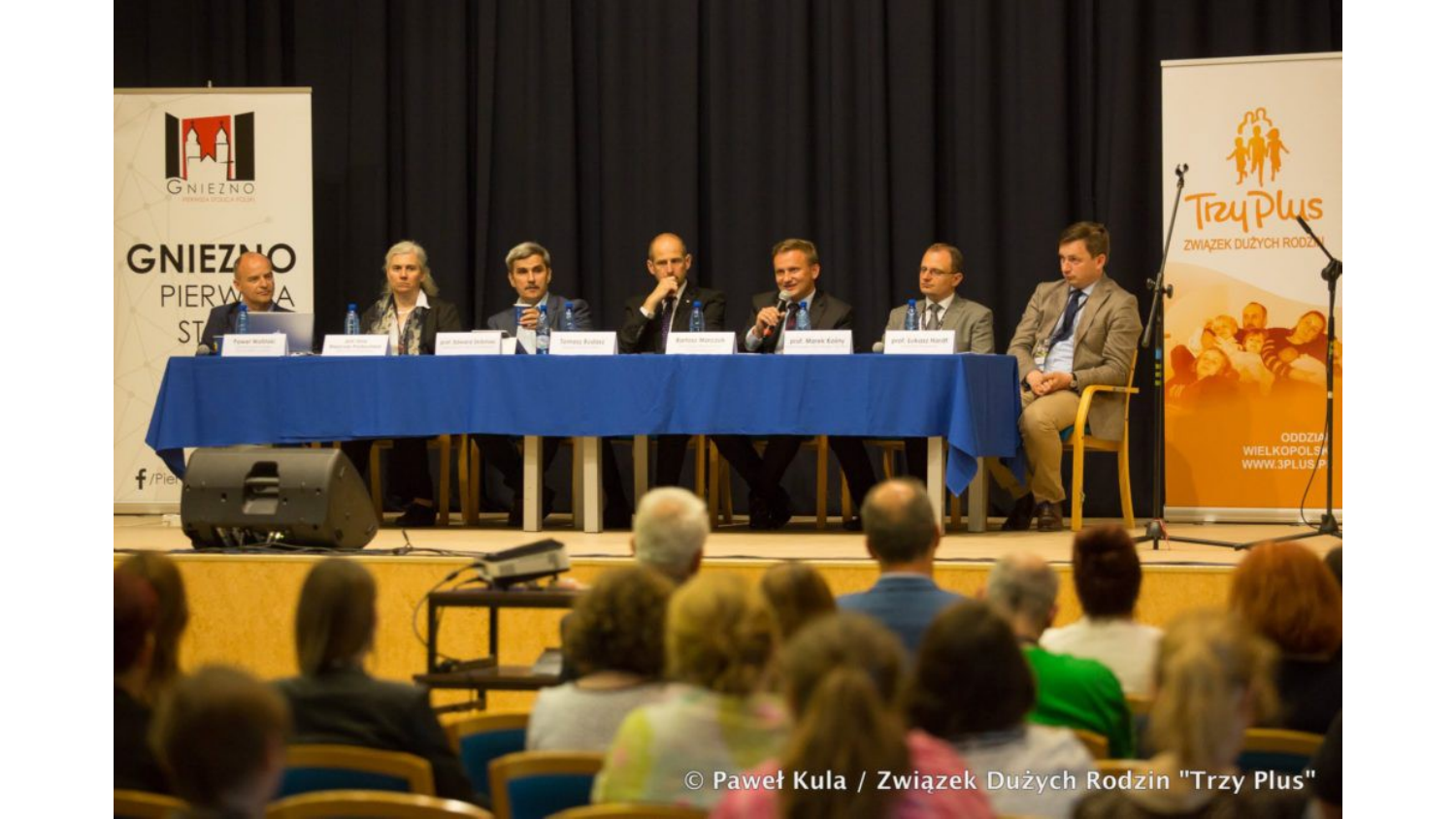| <b>M</b> Trey Plus       | 2007      | 2013 | 2017 |
|--------------------------|-----------|------|------|
| Number of<br>members     | 50        | 3246 | 5801 |
| Number of<br>cyrcles     | $\bigcap$ | 25   | 78   |
| Number of<br>departments |           |      |      |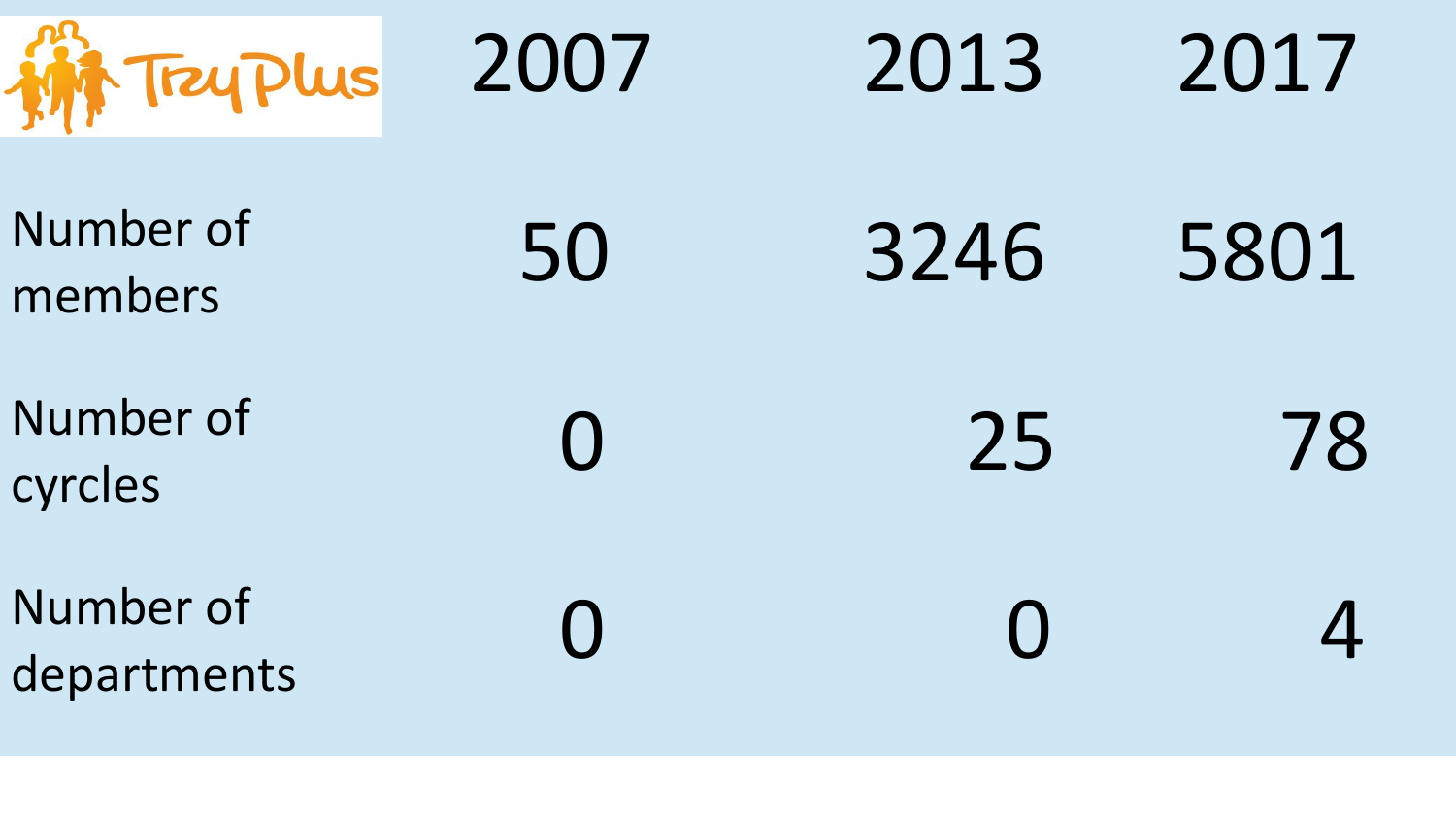© Paweł Kula / Związek Dużych Rodzin "Trzy Plus"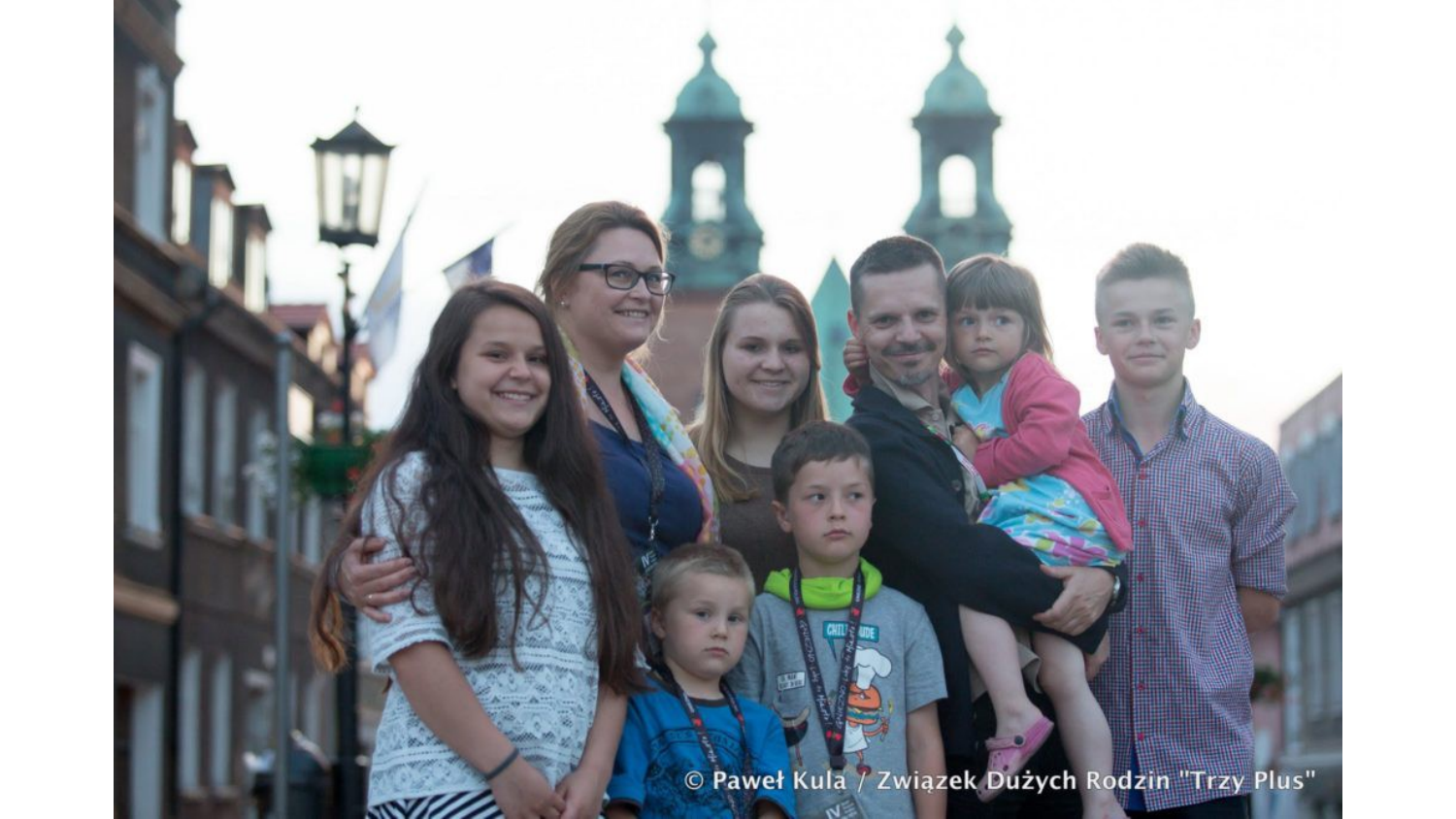## ZDR3+, CYRCLES AND DEPARTMENTS, 2016



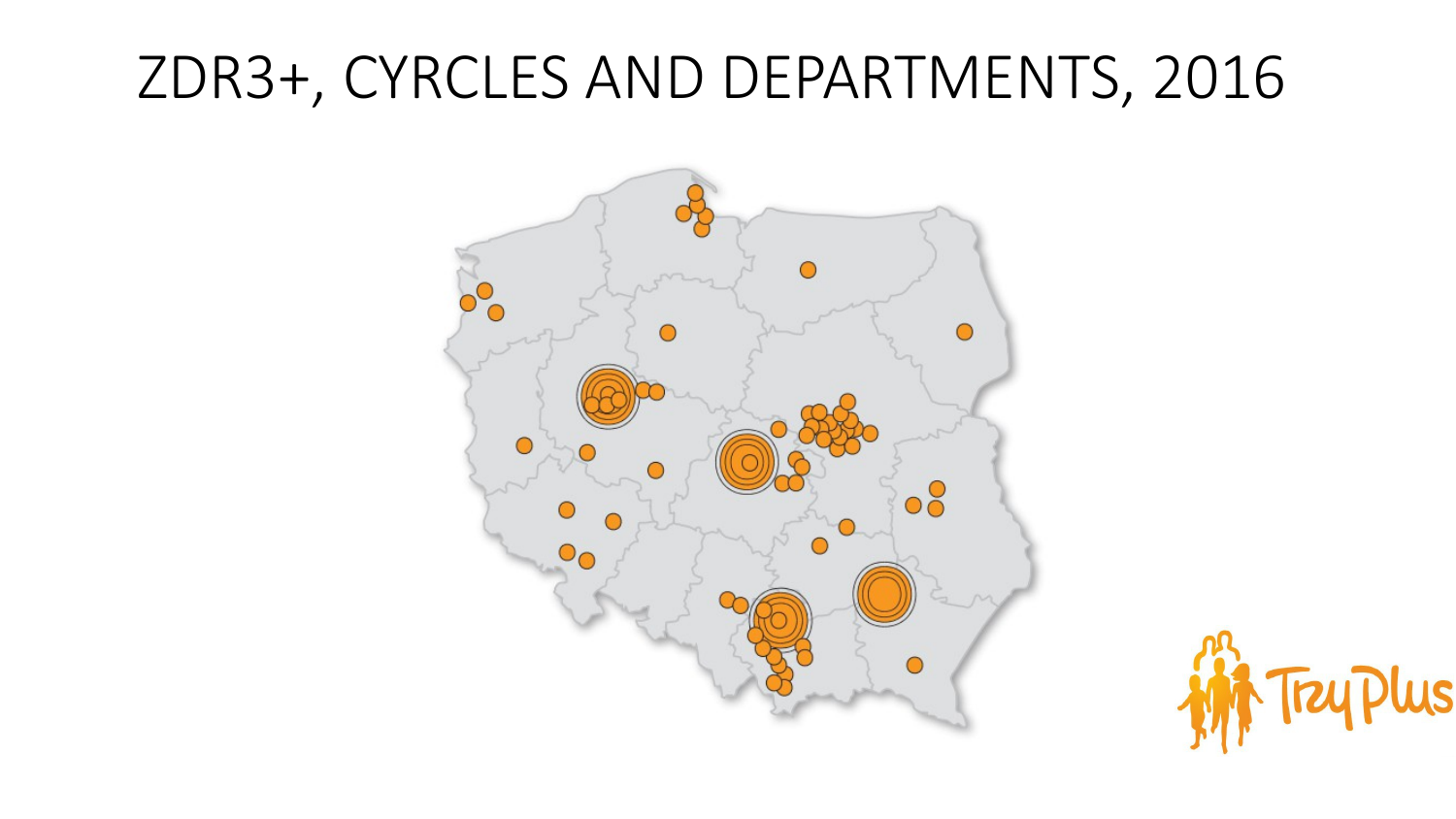© Paweł Kula / Związek Dużych Rodzin "Trzy Plus"

 $\ddot{\phantom{a}}$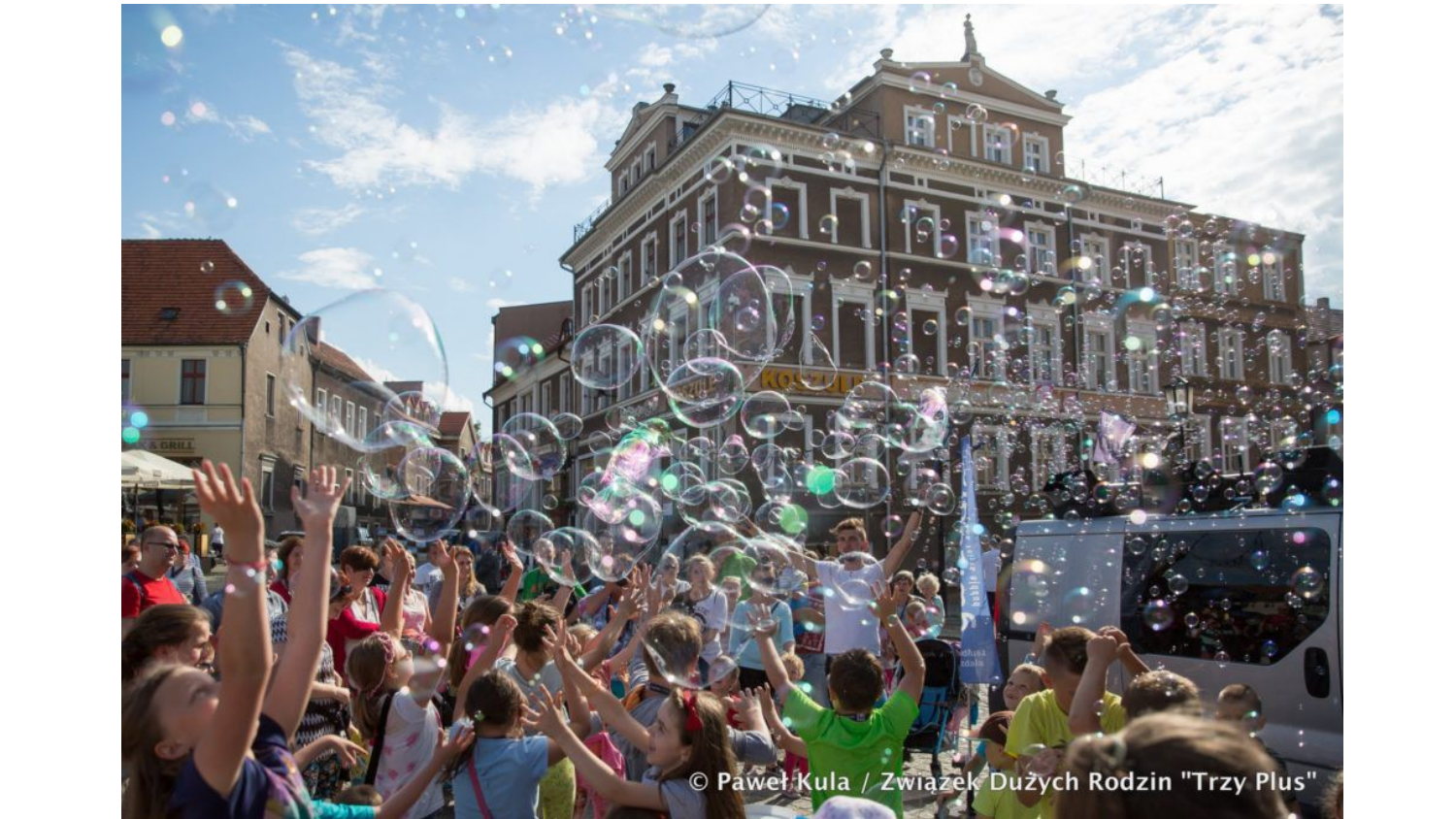# MEETINGS OF POLISH LARGE FAMILIES

- Grodzisk Mazowiecki 2013 • Lublin 2014
- Łowicz 2015
- Gniezno 2016
- 
- 

• Nysa 2017 • Szczecin 2018 **Tray Plus**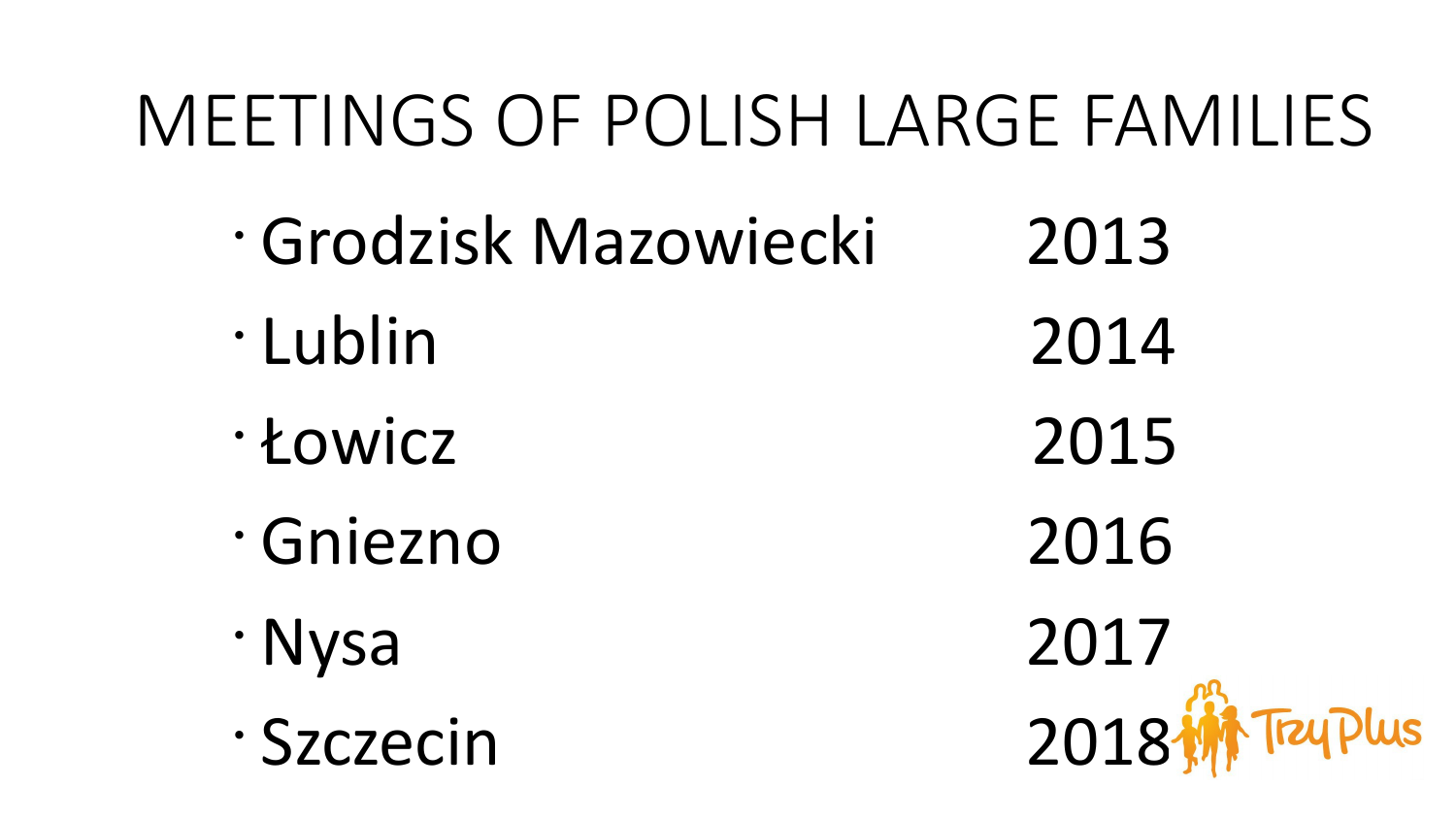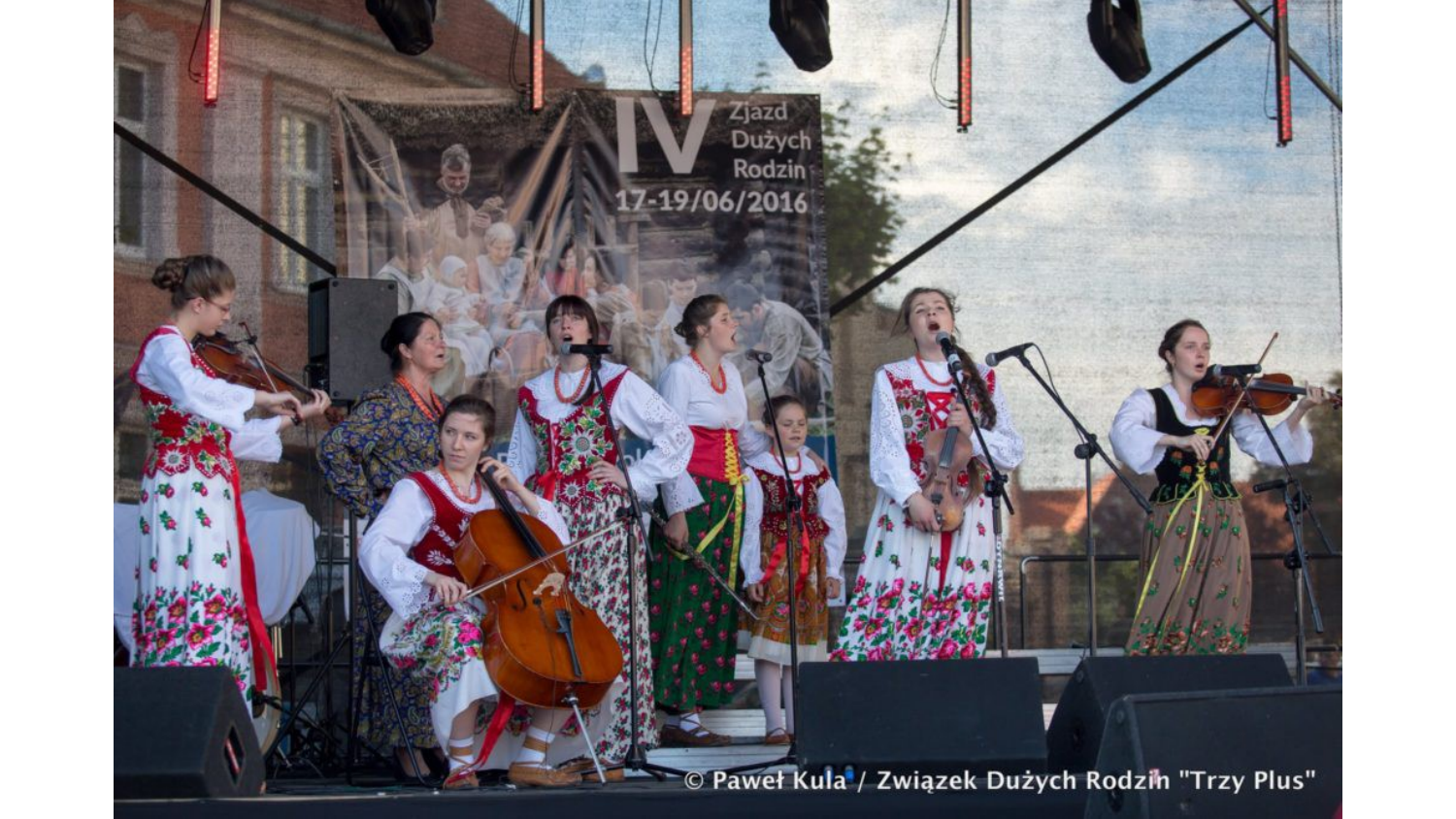# LARGE FAMILY CARD



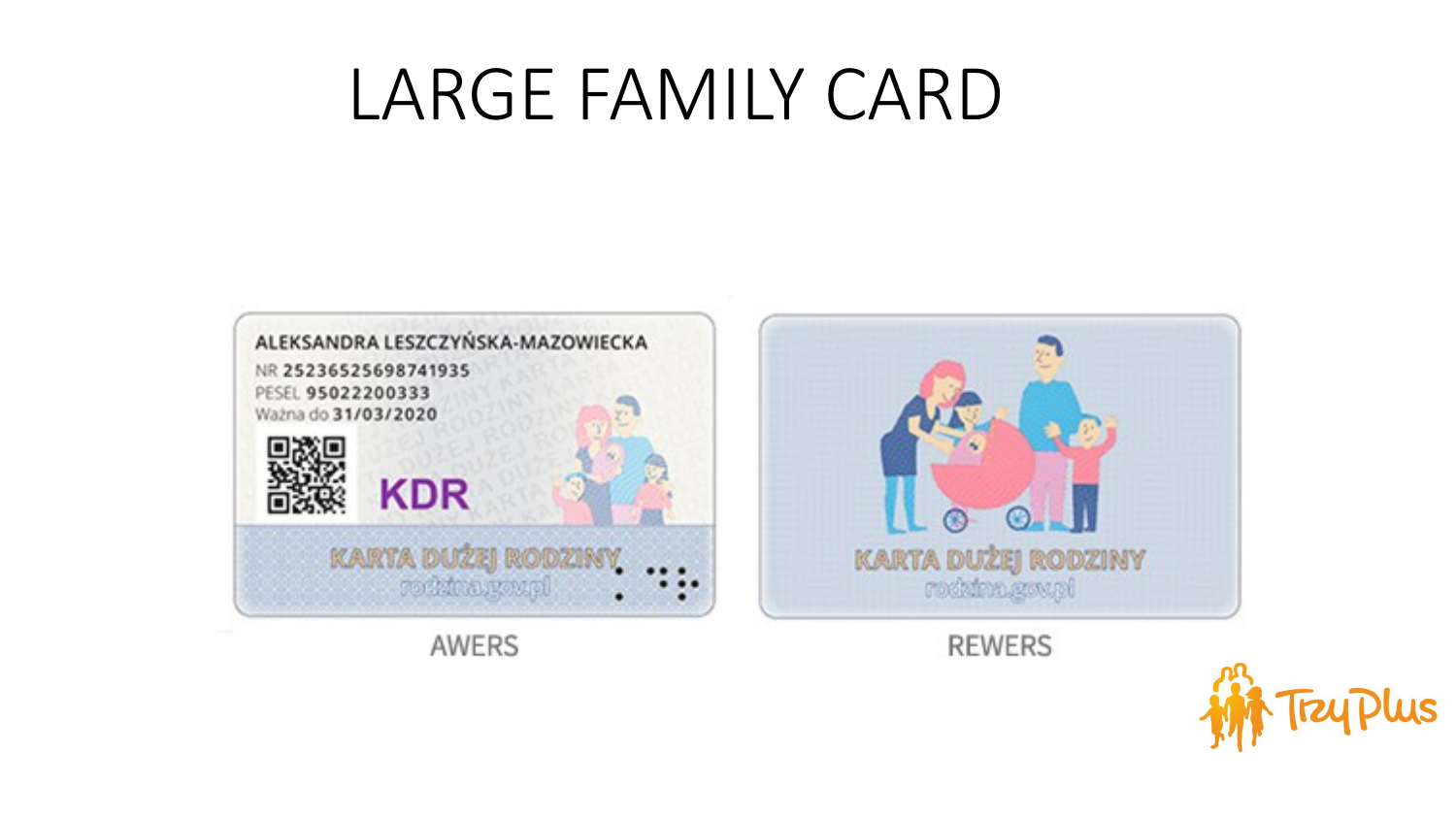### LARGE FAMILY CARD

- The Large Family Card (Karta Dużej Rodziny, KDR) is a system of discounts and additional rights for 3+ families in both public institutions (theaters, museums, national parks, swimming pools, public transport) and commercial companies (gas stations, retail chains, banks, mobile telephony networks, clinics, cinemas, bookstores, clothing and footwear stores).
- Initially it functioned only at the local government level. Now there is approximately 400 local Large Families Cards in Poland in towns and villages.
- Since 2014 it is also a nationwide system supported by the N  $\mathbb{A}_{\mathbb{C}}$ Family, Labour and Social Policy.
- In 2017, the "Three Plus" Large Families' Association was selected by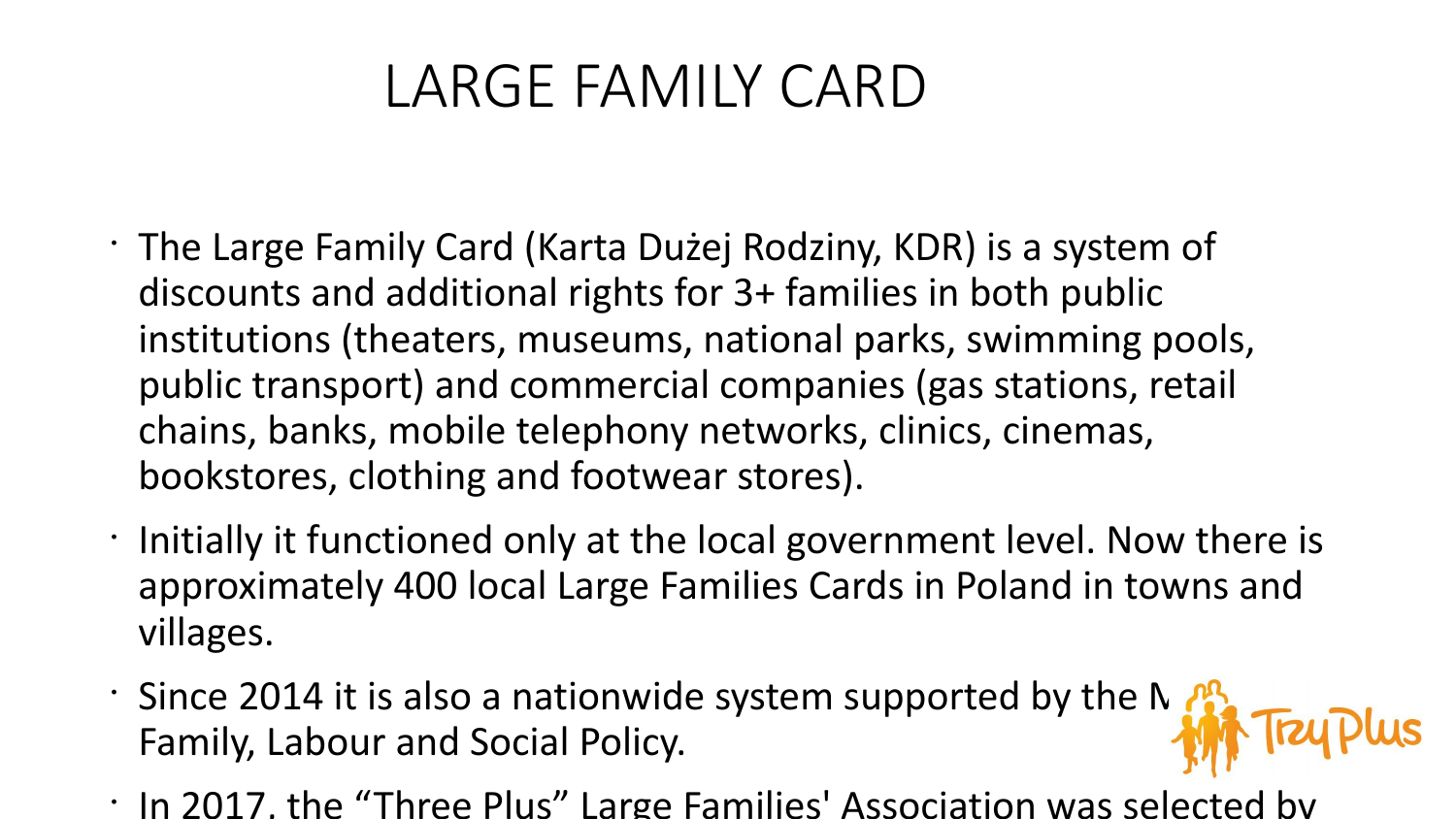# LARGE FAMILY CARD – FACTS AND FIGURES

- Since the beginning of 2017, the number of partners of the Large Family Card program has increased by 400%.
- Today over 4 600 companies and institutions participate in the program. They offer discounts in 20 500 places across Poland.
- Almost 452 000 large families take advantage of discounts.
- Over 2 million cards has been issued, including 1.2 million for children.
- Since 2018, the Large Family Card has also been introduced as an application on mobile devices. Both forms of the card can be  $\mathbb{R}$ alternatively. The electronic version (called mKDR) is used by people.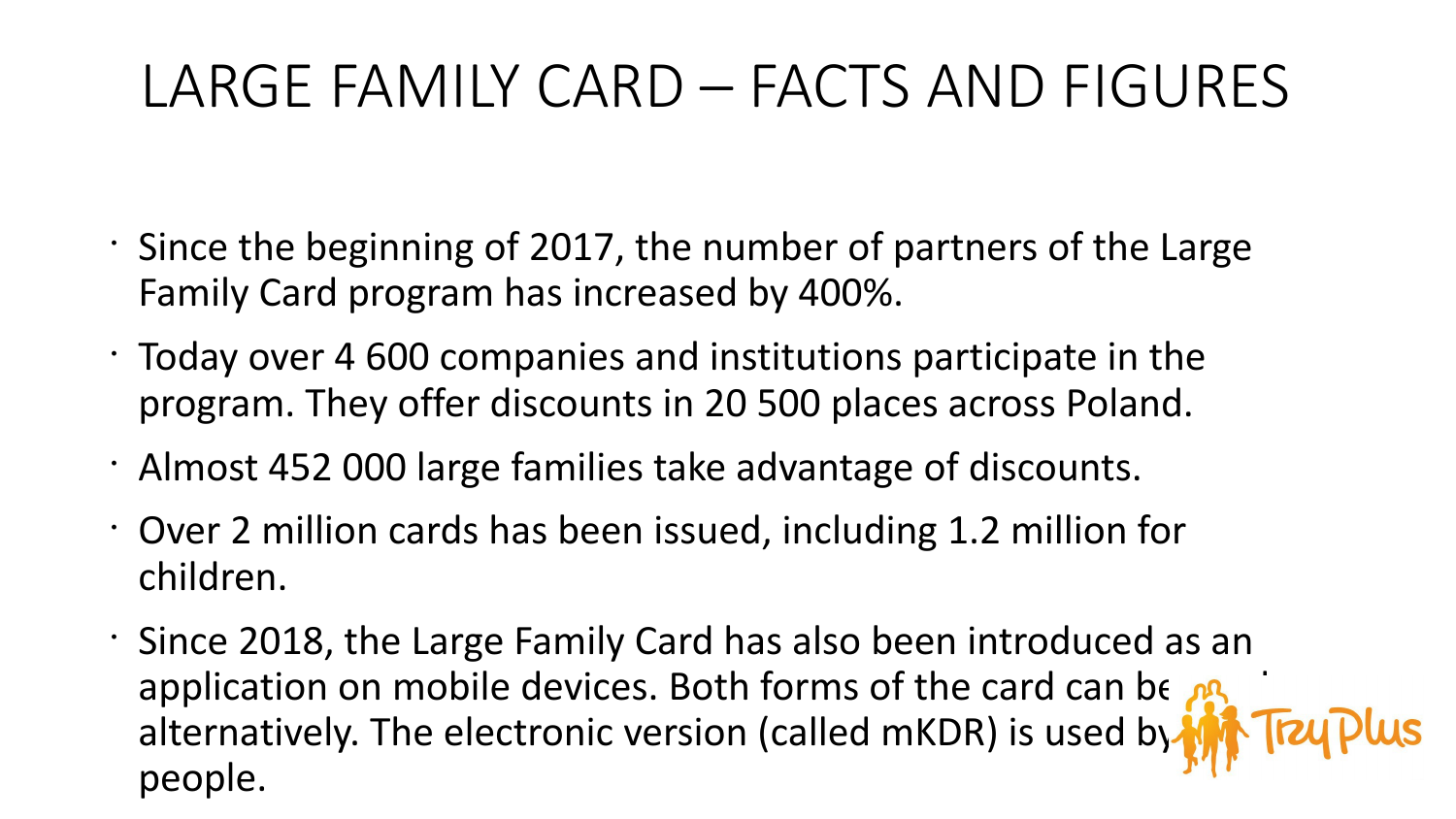#### NUMBER OF FAMILIES ENTITLED TO THE LARGE FAMILY CARD

The number of entitled persons will increase from January 2019 – from this date, the Large Family Card will also be available to parents who brought up at least three children in the past.

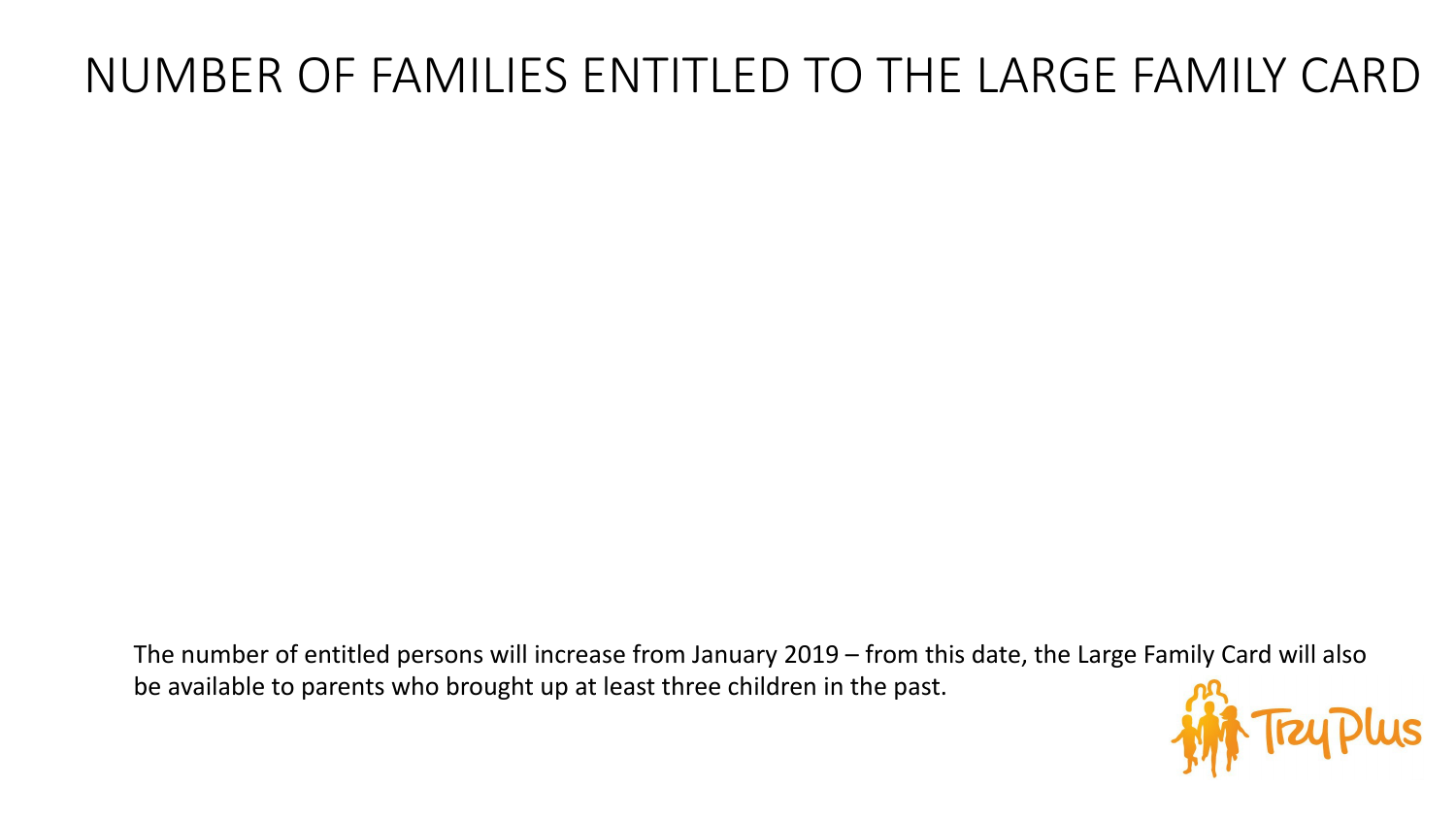# LARGE FAMILIES AS A PURCHAISING GROUP 1/2

• **Allocation of money received within 500+ program (all families):**

- **Food and clothing (51.2%)**
- **Example 2 Feducation and additional classes for children (45.3%)**
- **Figure 1** fees related to kindergarten / school (29.5%)
- hobbies and entertainment (19.7%)
- **Spending on durable goods (5.1%)**

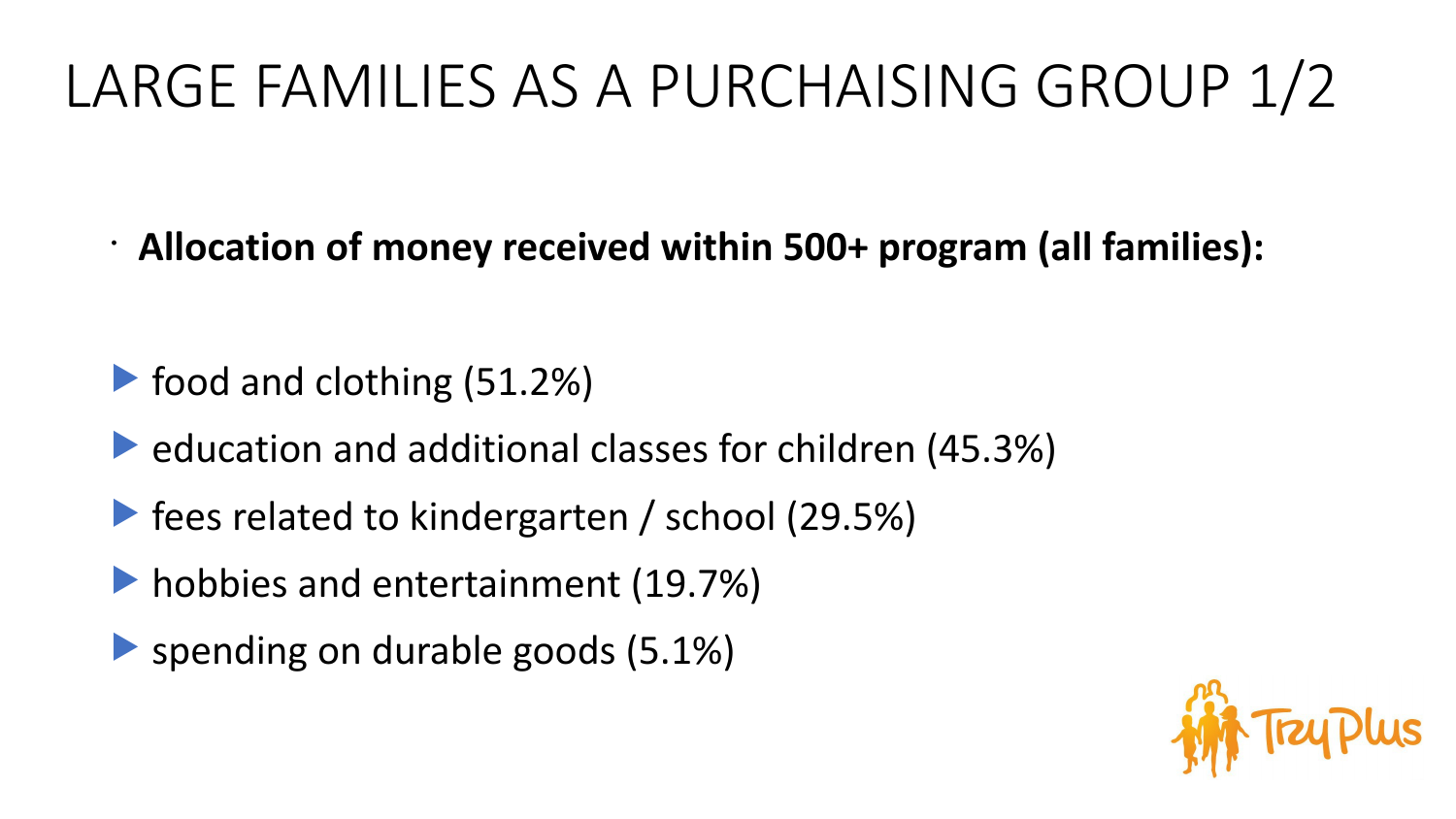# LARGE FAMILIES AS A PURCHAISING GROUP 2/2

- 376 thousand large families in Poland receive 500+ (as of June 2018).
- Large families receive from 423 to 535 million PLN per month.
- Additional transfer of funds from the family benefits system is another approx. 100 million PLN per month.
- It means that large families spend even 325 million PLN per month only for food and clothing!

**The Large Family Card is a system that recognizes large families as an important purchasing group.**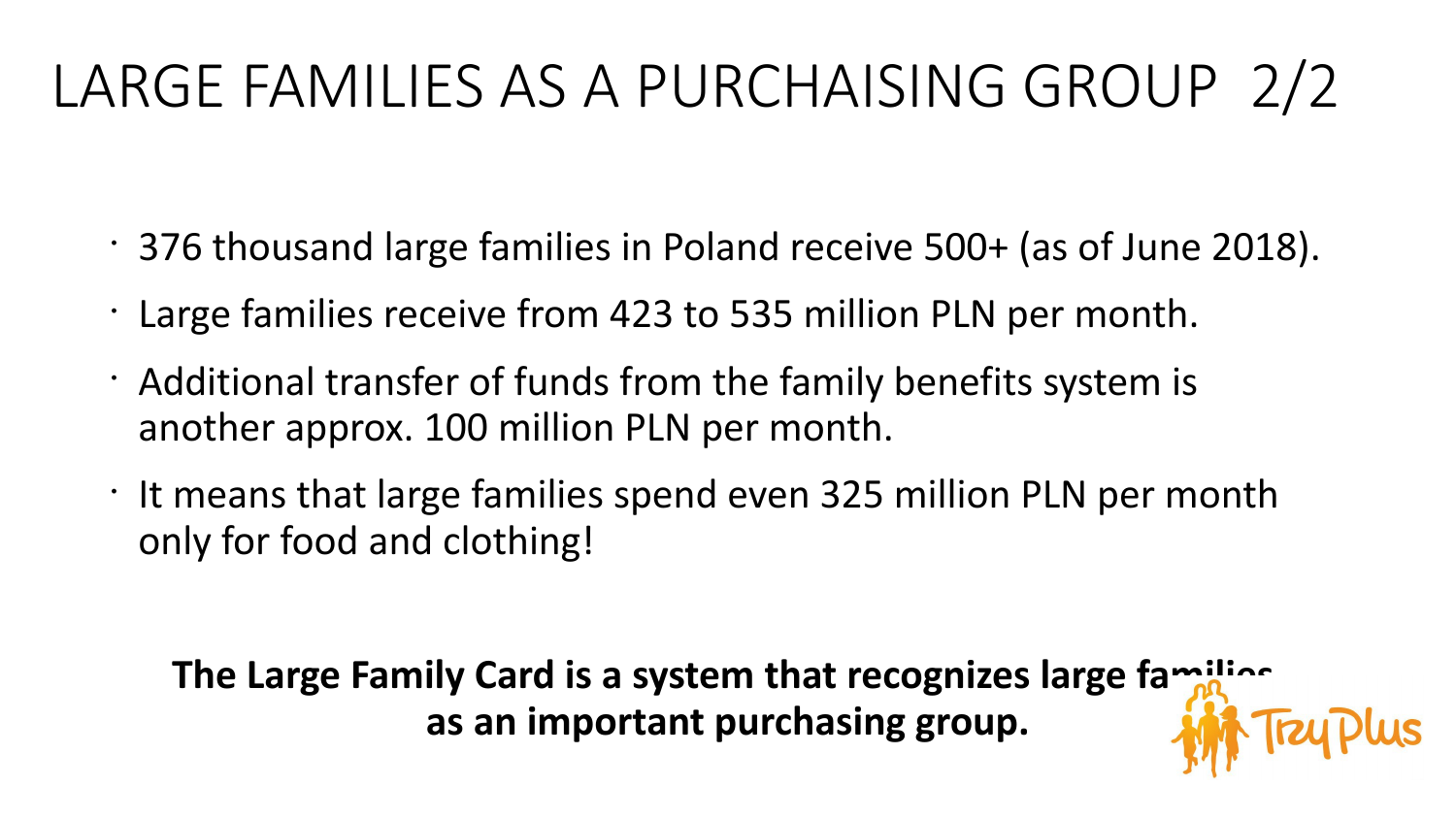# BENEFITS FOR PARTNERS

Benefits for companies and institutions from joining the Large Family Card program:

- **reaching the growing number of potential customers** (over 2 million people, will soon increase to even 3 million) **who have significant funds to spend** (approx. 0.5 million PLN per month)
- increasing brand awareness and interest in the offer of the company / institution
- implementation of corporate social responsibility policy
- co-creating the first nationwide program targeted at large famili  $\frac{1}{2}$  Truplus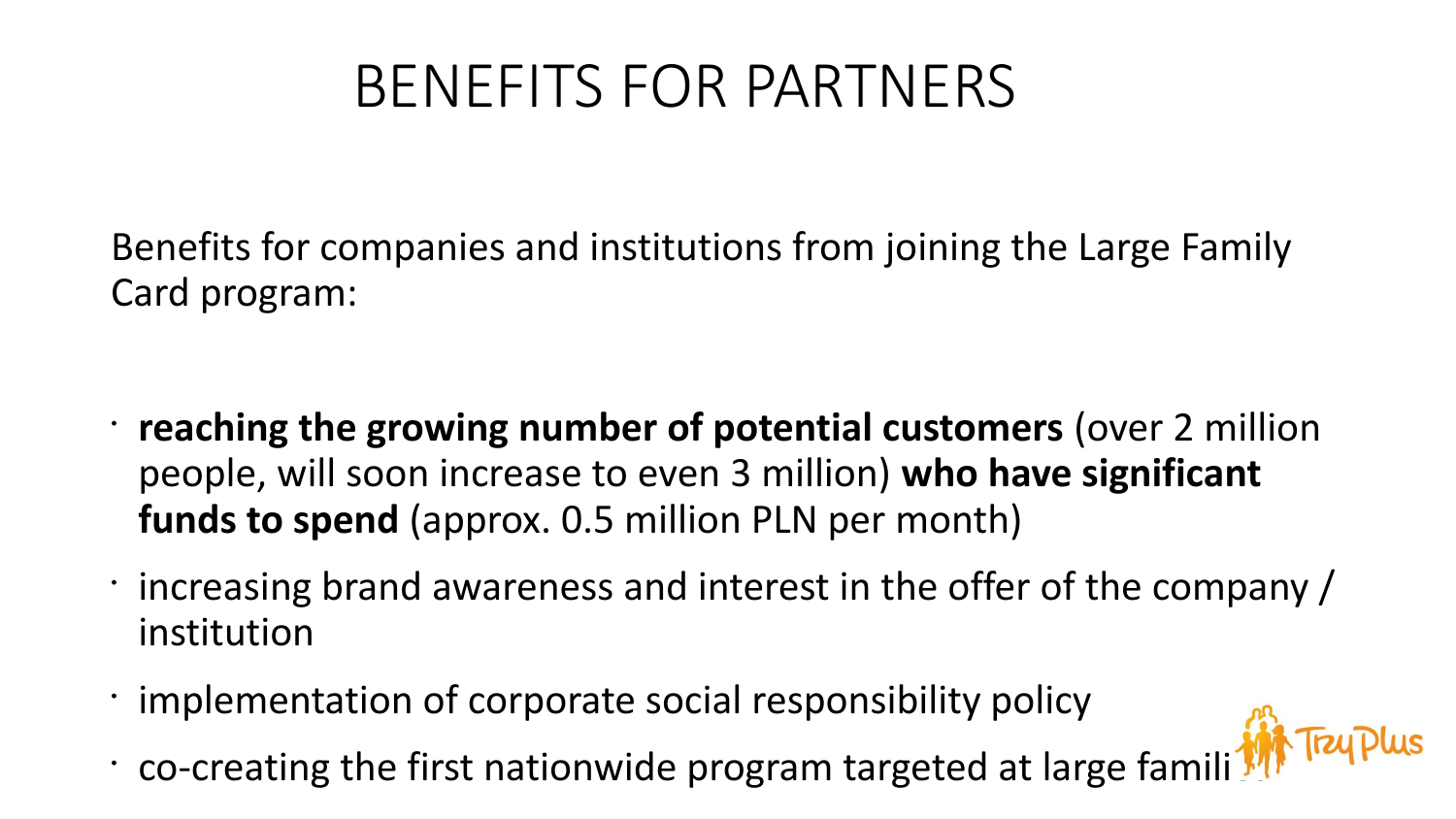## MEANING OF LARGE FAMILY CARD

The Large Family Card is not a goal, but a tool:

- $\cdot$  to change the perception of a large family
- to avoid the demographic crisis
- $\cdot$  to change the mentality of young people
- to stimulate social responsibility
- to raise awareness that money is also just a tool

There is still much to be done in the context of pro-family policy, especially towards large families. The Large Family Card is just the Truplus many elements in this topic. It can not replace other necessar<sup>1</sup> government actions. But it is a good tool to change the image of large